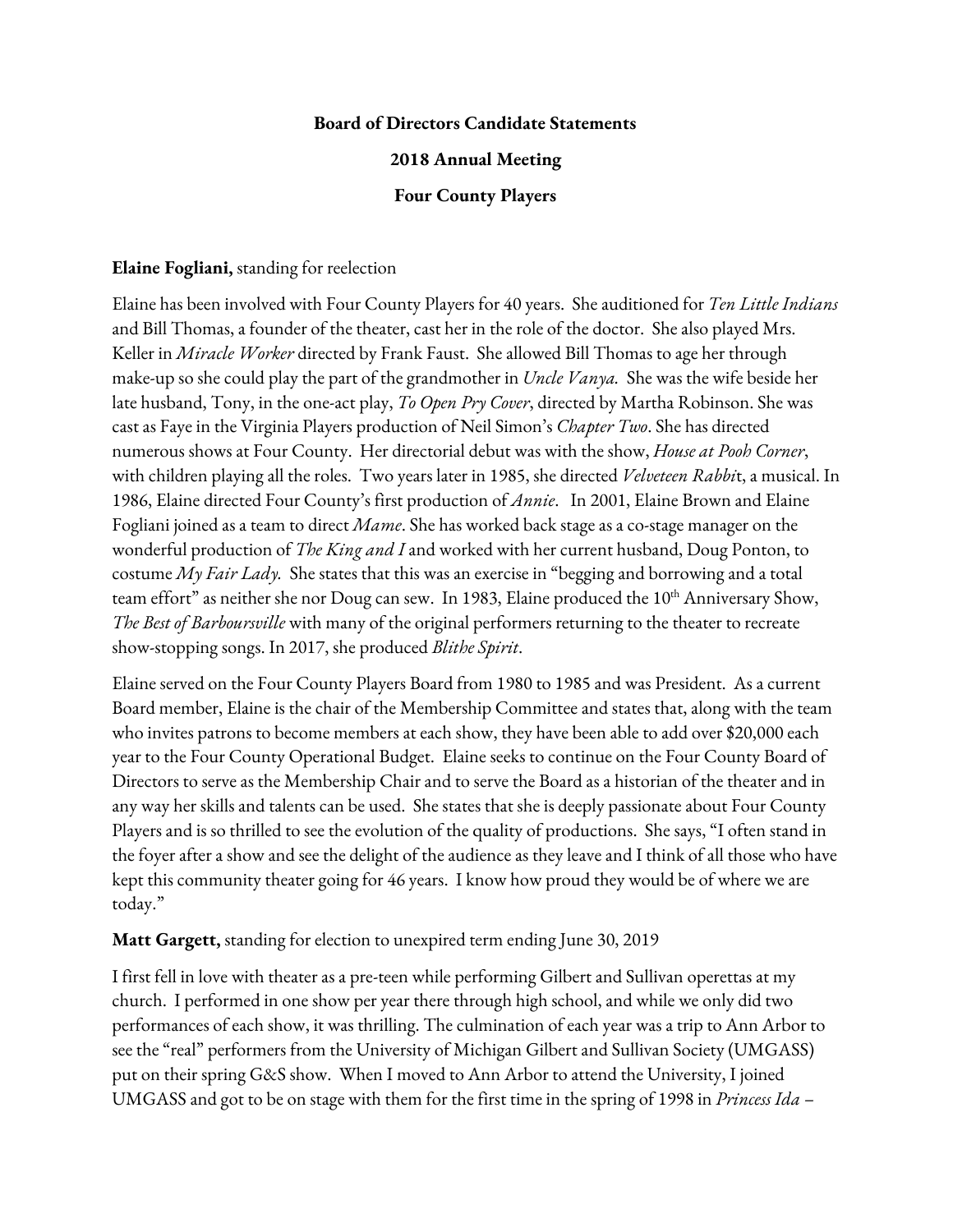the first of many shows over the next few years. That fall I joined their Board of Directors and met my future wife in our fall production of *Patience*. Meeting Jane opened a whole new world of theater to me beyond G&S. She took me to see my first Broadway show, *Cabare*t, at Studio 54. With that, I was truly hooked.

In my non-theater life, I work in IT, and I would be happy to lend my expertise in this area, as I have for several volunteer organizations over the years. Within theater, I've worked in various roles on stage and off, but most of my offstage work has been in finance-related activities. I love working with the creative people that surround a theater organization and feel that I can contribute significantly to the Four County Players Board. I have found that the folks at Four County are passionate about theater, want what's best for the theater and its patrons, and are all around just great people. I want to contribute to the life of this organization and help it continue to be the best it can be. I think my background and skills will be a great complement to those already serving on the board.

# **James McConnell**, standing for reelection

As a CPA, and a CGMA, having worked with large and small for-profit corporations as well as not-for-profit entities, I feel that I am well equipped to assist our organization in reaching our goals through contributing to the continuance of our sound financial operations. Further, I can contribute through involvement in the overall direction of the enterprise through the activities of the Board through my previous experience. This is my home theater having first becoming involved in Four County in 1998 back in the days of Bill Thomas. I met my wife in this theater, and Four County holds many memories and friendships not to be forgotten for me. I want to help it continue its journey of providing quality cultural entertainment to the community.

## **Wendy Novicoff**, standing for reelection

I am pleased and proud to put my name forward for re-election to the Four County Players Board of Directors. I have been a part of this organization for 25 years, and I have been an integral part of more than 50 productions during that time. I have been on the Board of Directors and its Treasurer since 2006, and I am hoping to spend one more term with the Board. I look at Four County as my family and my home away from home; I look forward to the chance to serve this great organization for the next three years.

## **Debbie Owen,** standing for re-election